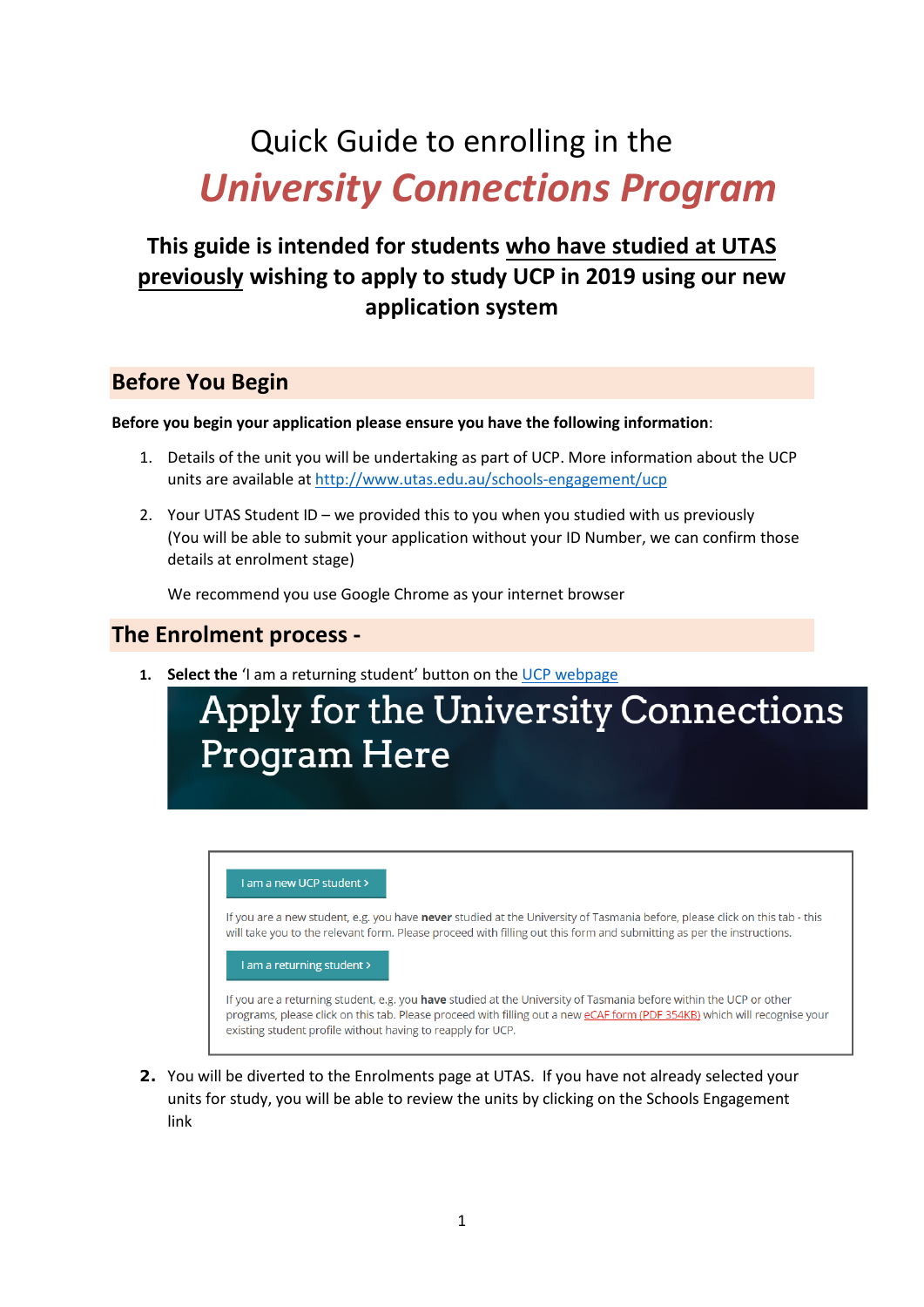# **ENROLMENTS** Enrol in University Connections Program (UCP)

UTAS Home > Enrolments > Forms & Files > Enrol in University Connections Program (UCP)

#### University Connections Program (UCP)

Before you begin your enrolment process, please ensure that you know the details of the unit you will be undertaking as part of UCP. More information about the UCP units are available at http://www.utas.edu.au/schoolsengagement/ucp. We will email you if your unit requires a parental permission form.

#### **3. Fill in your personal details**

| Please complete the following: |           |
|--------------------------------|-----------|
| First name*                    |           |
| Tricia                         |           |
| Surname*                       |           |
| Student                        |           |
| <b>Student ID number</b>       |           |
| 123456                         |           |
| Date of birth*                 |           |
| 26<br>Jan<br>▼<br>v            | 2000<br>▼ |
| Email address*                 |           |
| tricia.student@utas.edu.au     |           |
| Contact number*                |           |
| 0362123456                     |           |

**4. Select the units you wish to study this year**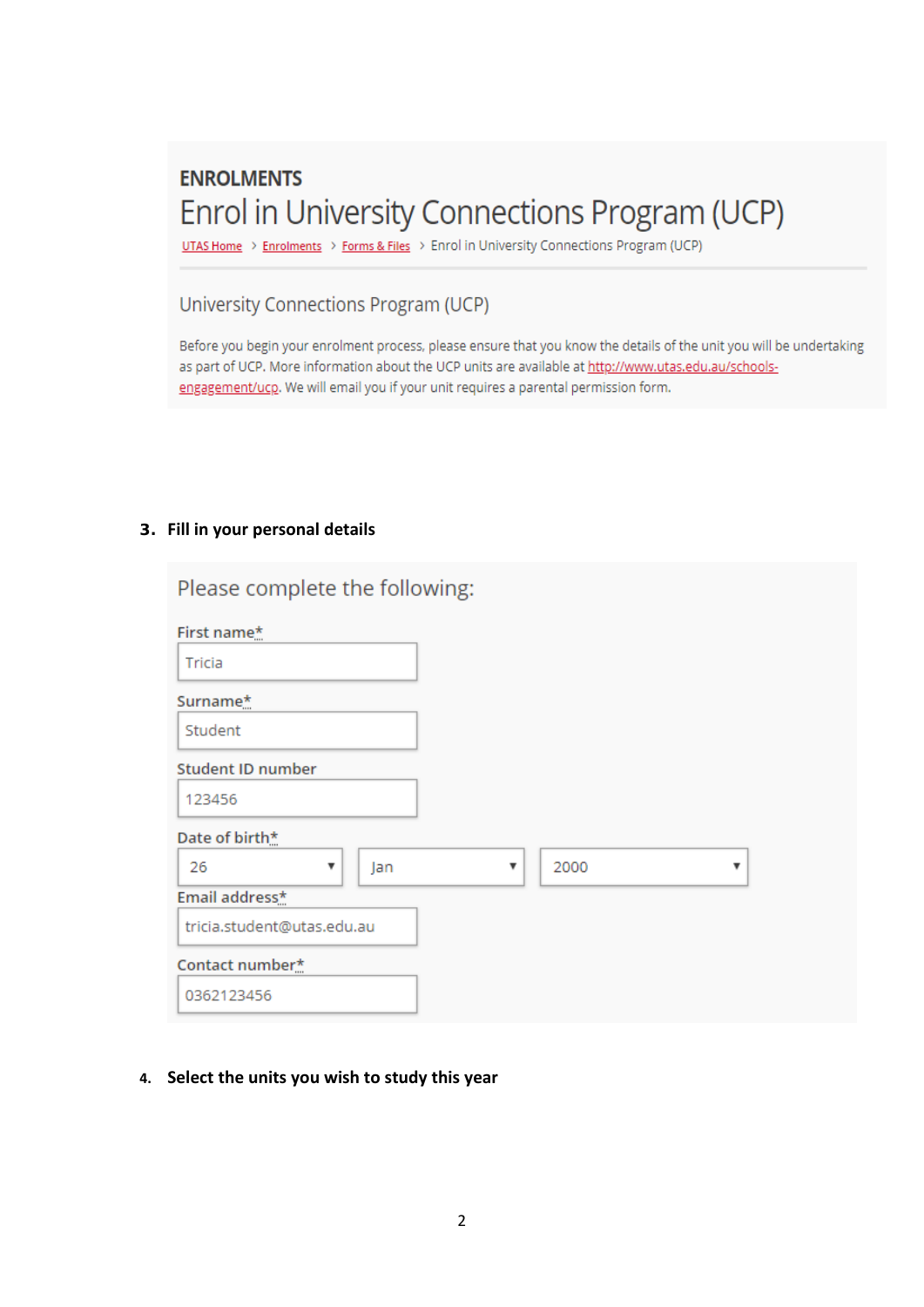Units to Study\*

- > HMA104 Asian Studies (Full year unit)
- > MHEF103 Introductory French (Full year unit)
- > El HEG103 Introductory German (Full year unit)
- > HMC103 Introductory Chinese (Full year unit)
- > HMJ103 Introductory Japanese (Full year unit)
- > MHIR102 Politics & Law (Full year unit)
- > FCE107 Music Project 1 (Full year unit)
- > FCE202 Music Project 2 (Full year unit)
- > FCJ110 Music Technology Project 1 (Full year unit)
- > FCJ111 Music Technology Project 2 (Full year unit)
- > FCP113 Foundation Practical Study (Full year unit)
- > FCP120 Advanced Practical Study (Full year unit)
- > FSF104 Object Design (Full year unit)
- > FSS101 Expanded Practice (Full year unit)
- > BFA113 Accounting and Financial Decision Making (Available Semester 2 only)
- > BMA114 Sports & Recreation Management (Full year unit)
- ▶ △ XAS101 A Practical Introduction to Temperate Marine Biology (Available Semester 1 & 2)
- > MMA007 Essential Algebra Skills (Available Semester 2 only)

#### 5. Is there a limit to the number of UCP units that you can study?

There is no limit to the number of UCP units you can study. However, we advise you to discuss the selection of units with your teachers and parents/carers before committing to additional study.

**Next Page** 

6. Select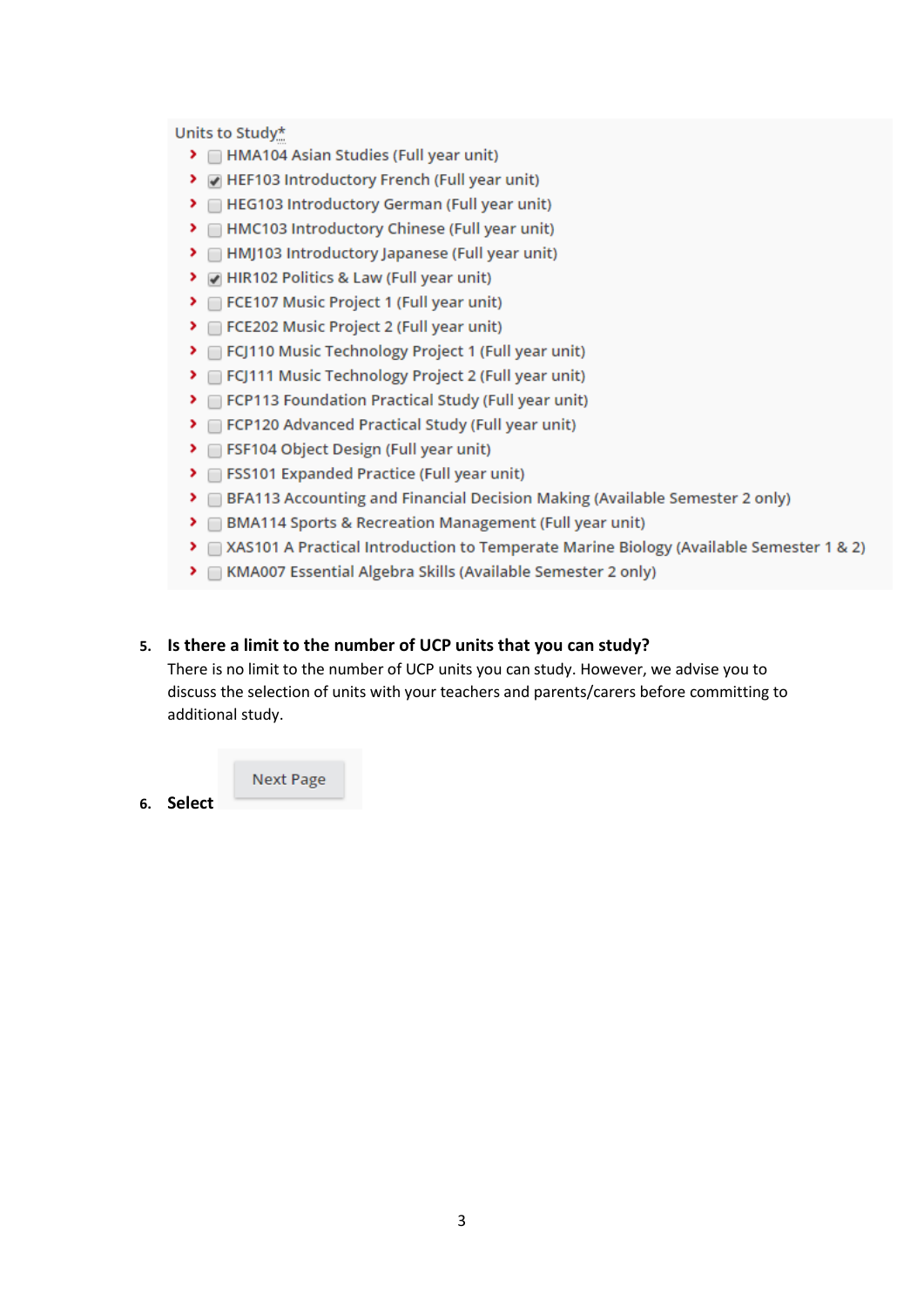**7. Confirm that you are happy with the information that you have provided**

Please confirm the following details are correct:

- $\blacktriangleright$  First name: Tricia
- > Surname: Student
- > Student ID number: 123456
- Date of birth: 26-01-2000
- > Contact number: 0362123456
- > Email address: tricia.student@utas.edu.au
- > Units to study: HEF103 Introductory French (Full year unit), HIR102 Politics & Law (Full year unit)

**Previous Page** 

If you would like to make changes to your information, select the button and make your desired changes.

**8. Once you are happy with the information you have provided, select**



Your application process has now completed, your enrolment instructions will be forwarded to the Enrolments team for processing